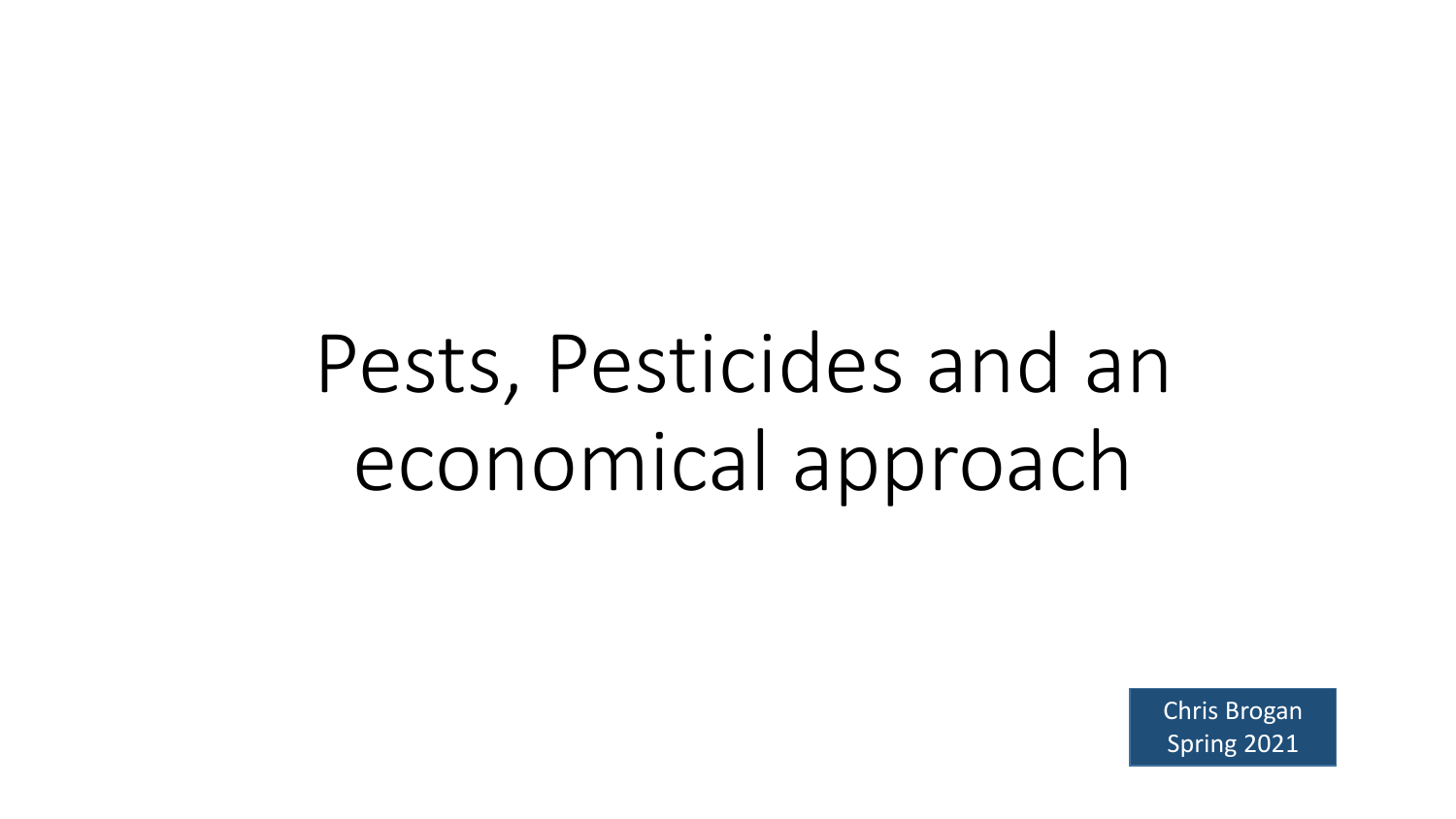# Opinions of Chris Brogan (Master Rosarian) who does use fungicides as a preventative and only uses insecticides selectively.

- Most European countries do NOT allow the use of pesticides to control problems with roses.
- Many breeding programs only sell roses that have a proven record of doing well against various fungi.
- Example Kordes (German), Ping Lim, Jackson and Perkins, Weeks, etc offer an ever-widening range of **No Chemical** rose options.
- That said rose show winners almost exclusively are won by rosarians that use chemicals to obtain what the judges refer to as winners.
- All that said most fungicides are very safe if used as directed. Insecticides tend to be more toxic. Also, over the past 50 years the manufacturers of these pesticides are aware of the public's opinion and have developed ever safer products.
- If you do use chemicals stick to the Caution level only and read the labels, wear protective clothing and do not spray if its windy.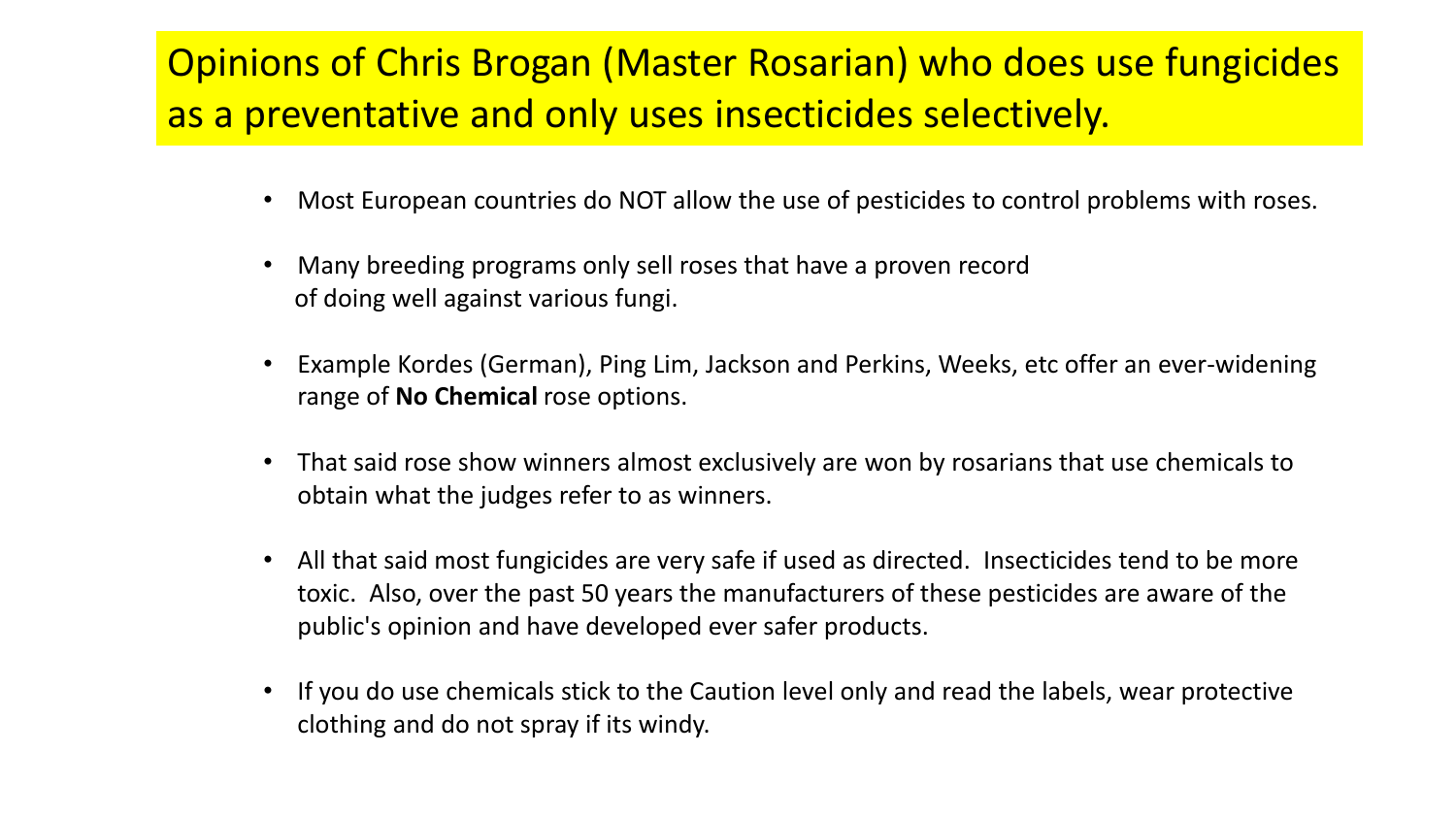#### LD50 Toxicity – level of chemical in concentrated form to kill 50% of rats (swallow) in mg/kg.

| Signal<br>Word on<br>Label | <b>Toxicity Category</b> | <b>Acute-Oral</b><br>LD <sub>co</sub> for Rats | <b>Amount Needed to Kill an</b><br><b>Average-Sized Adult</b> | <b>Notes</b>                                           |
|----------------------------|--------------------------|------------------------------------------------|---------------------------------------------------------------|--------------------------------------------------------|
| Danger-<br>Poison          | <b>Highly Toxic</b>      | 50 or less                                     | Taste to a teaspoon                                           | Skull and Crossbones; Keep<br>out of Reach of Children |
| Warning                    | Moderately Toxic         | 50-500                                         | One to six teaspoons                                          | Keep out of Reach of Children                          |
| Caution                    | <b>Slightly Toxic</b>    | 500-5,000                                      | One ounce to a pint                                           | Keep out of Reach of Children                          |
| Caution                    | Relatively Non-<br>Toxic | >5,000                                         | More than a pint                                              | Keep out of Reach of Children                          |

Other methods to impact are dermal(skin), eyes and inhalation are all different levels of LD50(toxicity). Also need to consider toxicity to fish (ground water run off), insects (kill friendly, e.g. bees), animals (pets) and birds. The smaller the subject the higher the likelihood of causing death.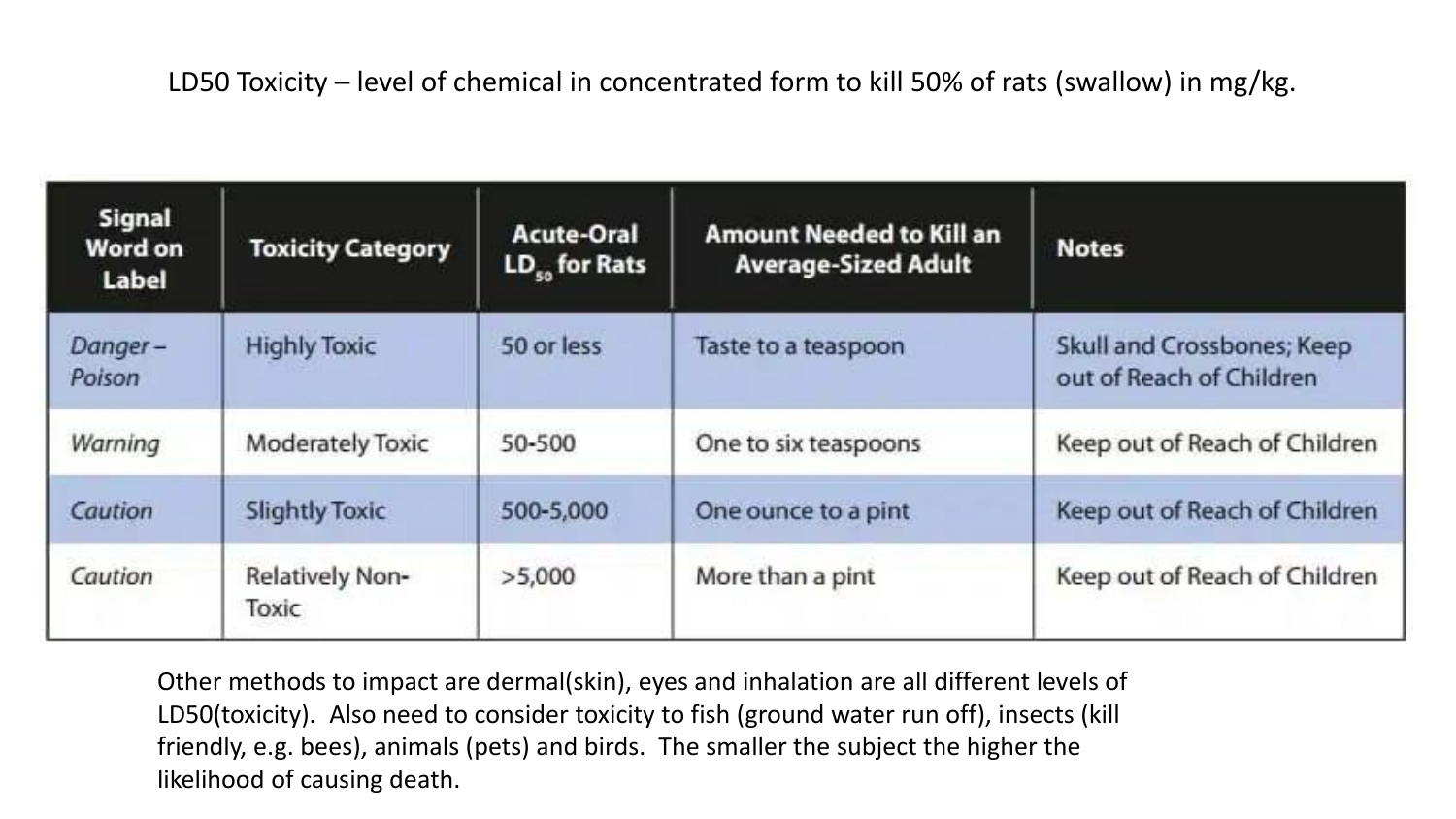Common Insects, Spiders and Mites in Cincinnati.

Identification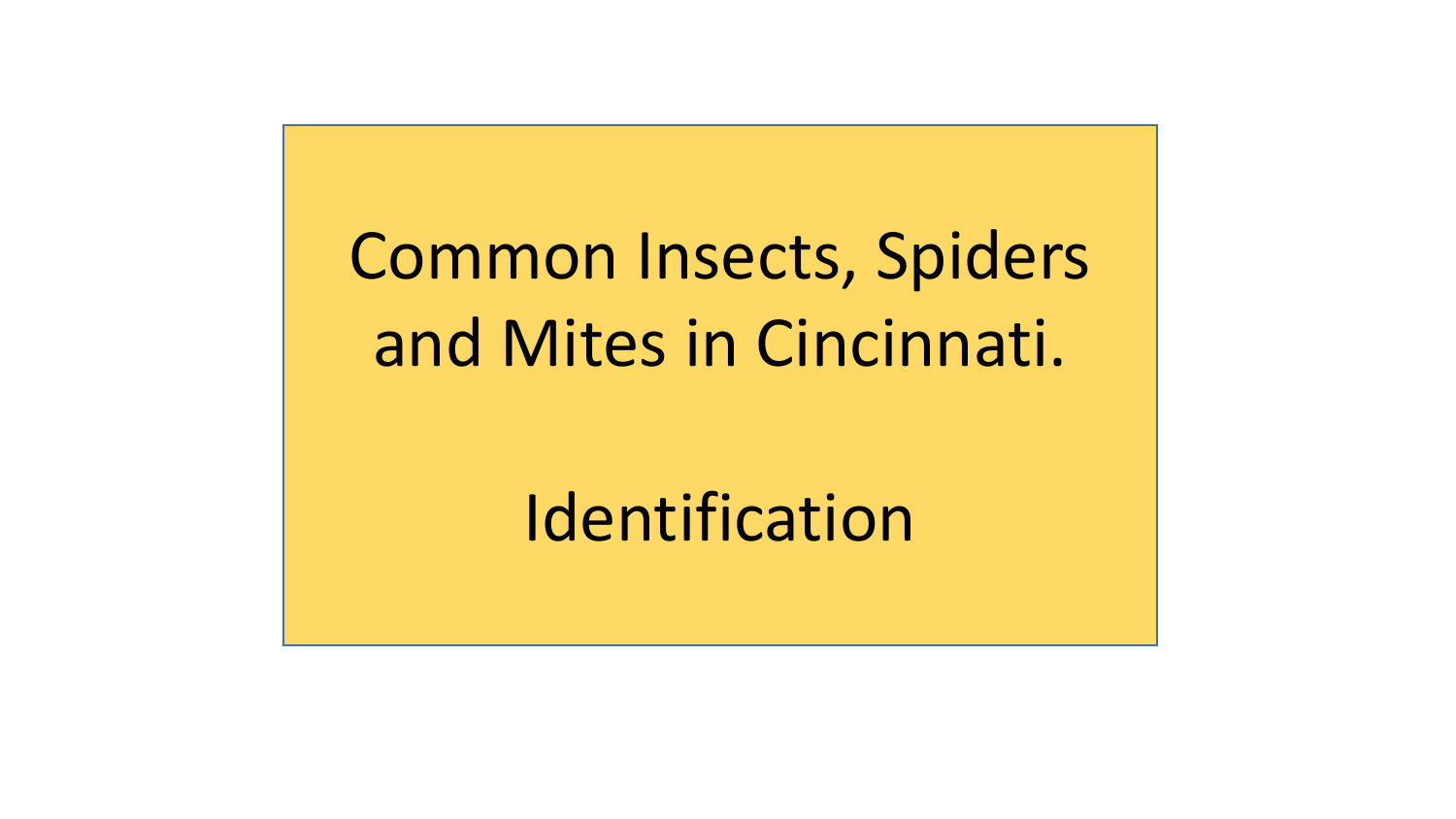# Aphids

Spring most likely April – May. Also in the Fall.

Look for the telltale green or white specks on the buds and peduncle

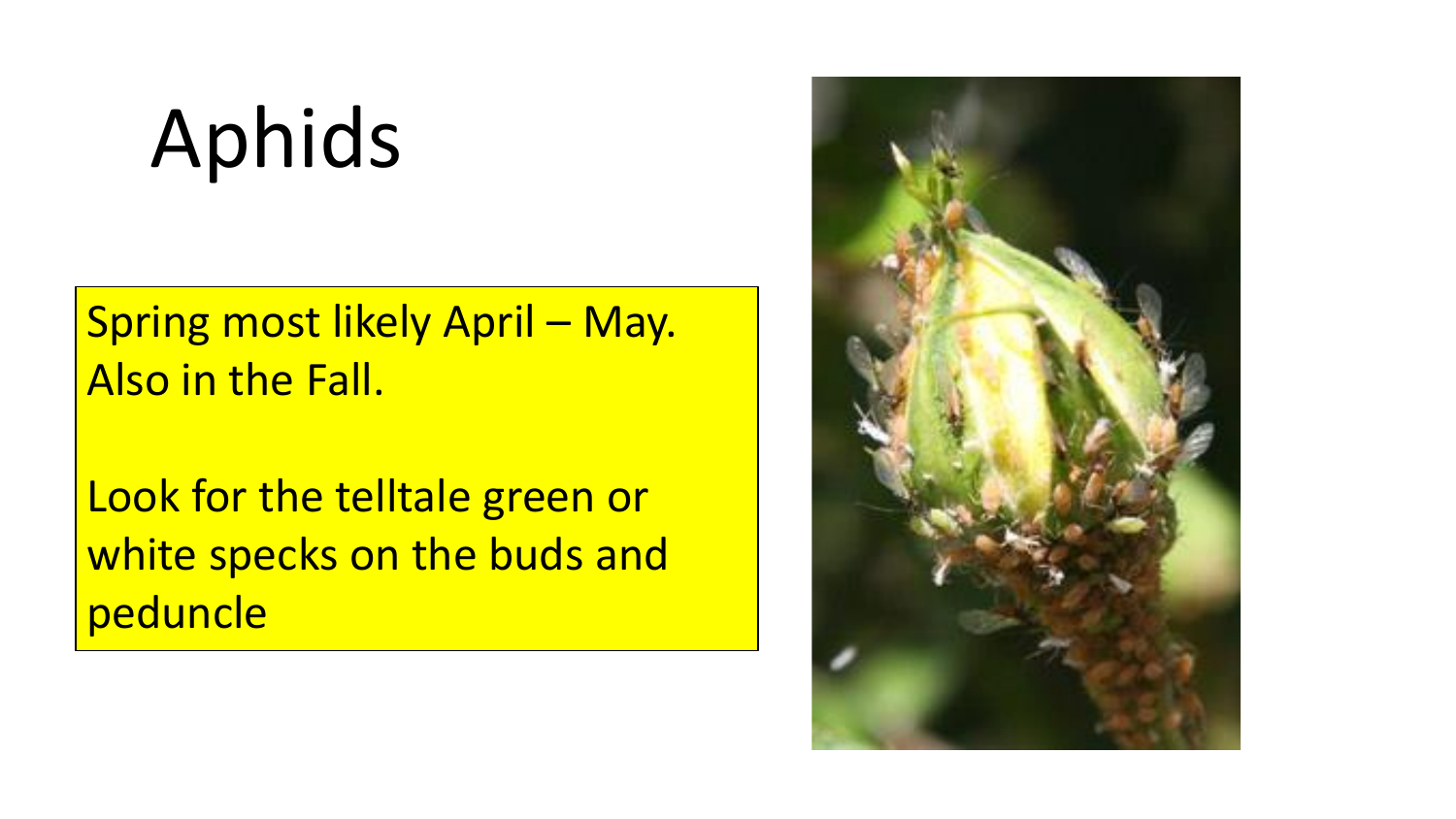#### Classic Thrip Damage – brown discoloration on petals.



If you open the petals and look down Into the flower you will see thrips. Particularly noticeable on white roses

Big deal if planning to enter in Rose Show.

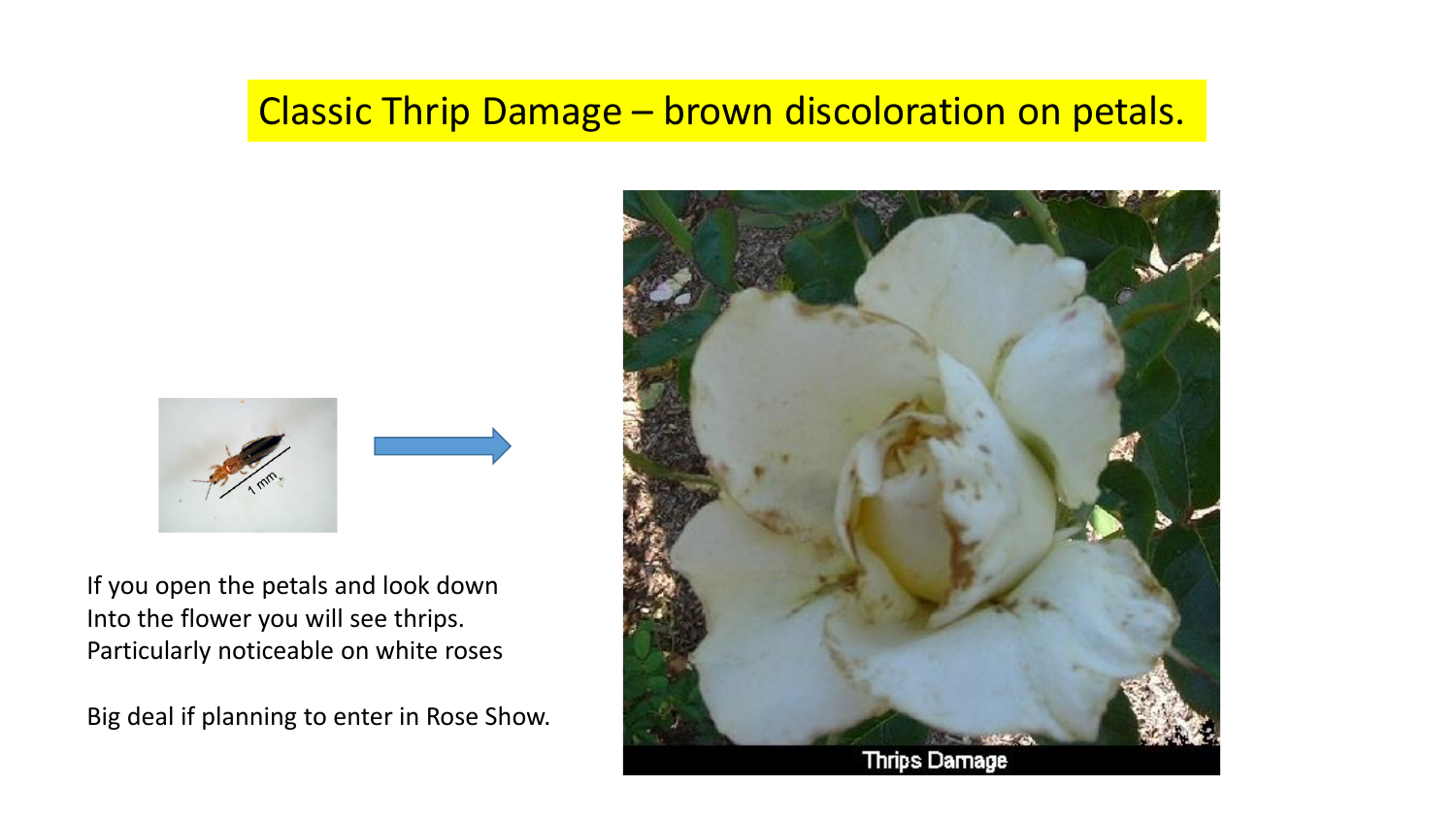#### Rose Slugs & leave cutter bees – Lots of different types but similar results

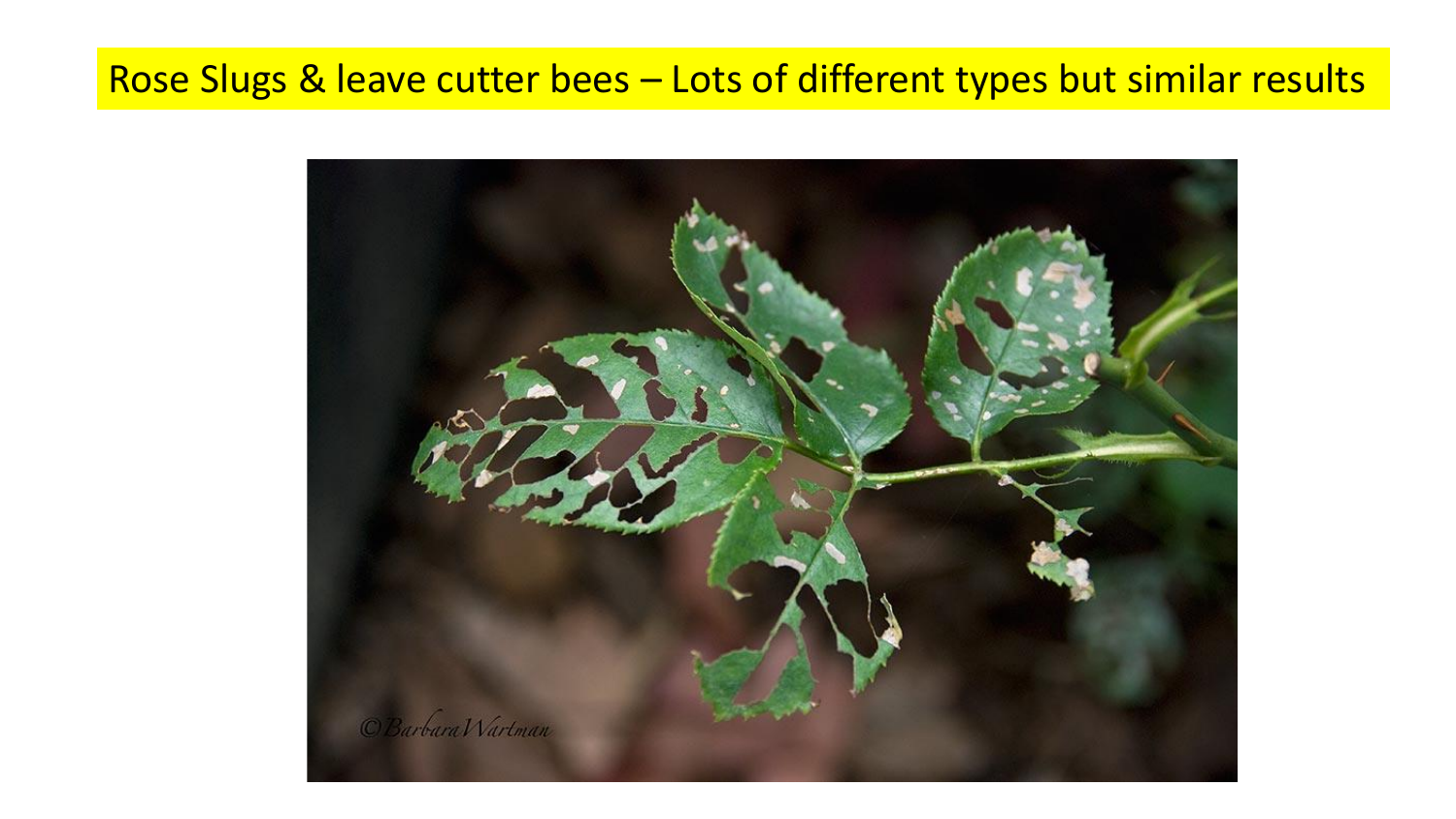# Rose Rosette Virus (RRV) – number 1 problem for rose industry



RRV caused by virus injected into the rose via the Eriophyid Mite. Research ongoing to produce resistance. Once infected bush must be removed and destroyed. Talstar (Bifenthin), Forbid and Akari have been found to be effective when mite is present??

Almost impossible to see with naked eye.

Rose Rosette is only spread by the eriophyid mite, not by wounds as with many diseases.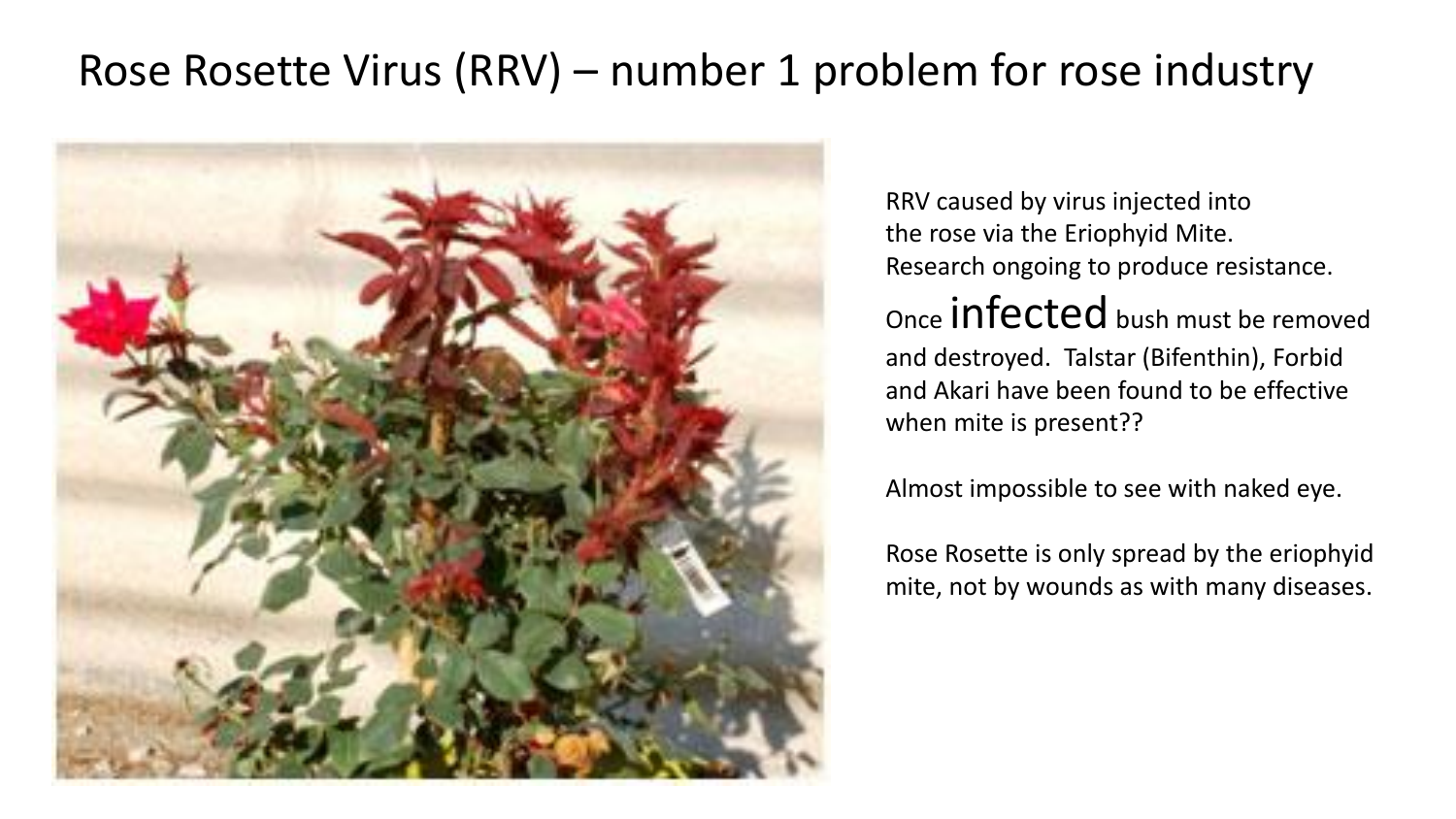# Spider Mite damage – usually underside of leave

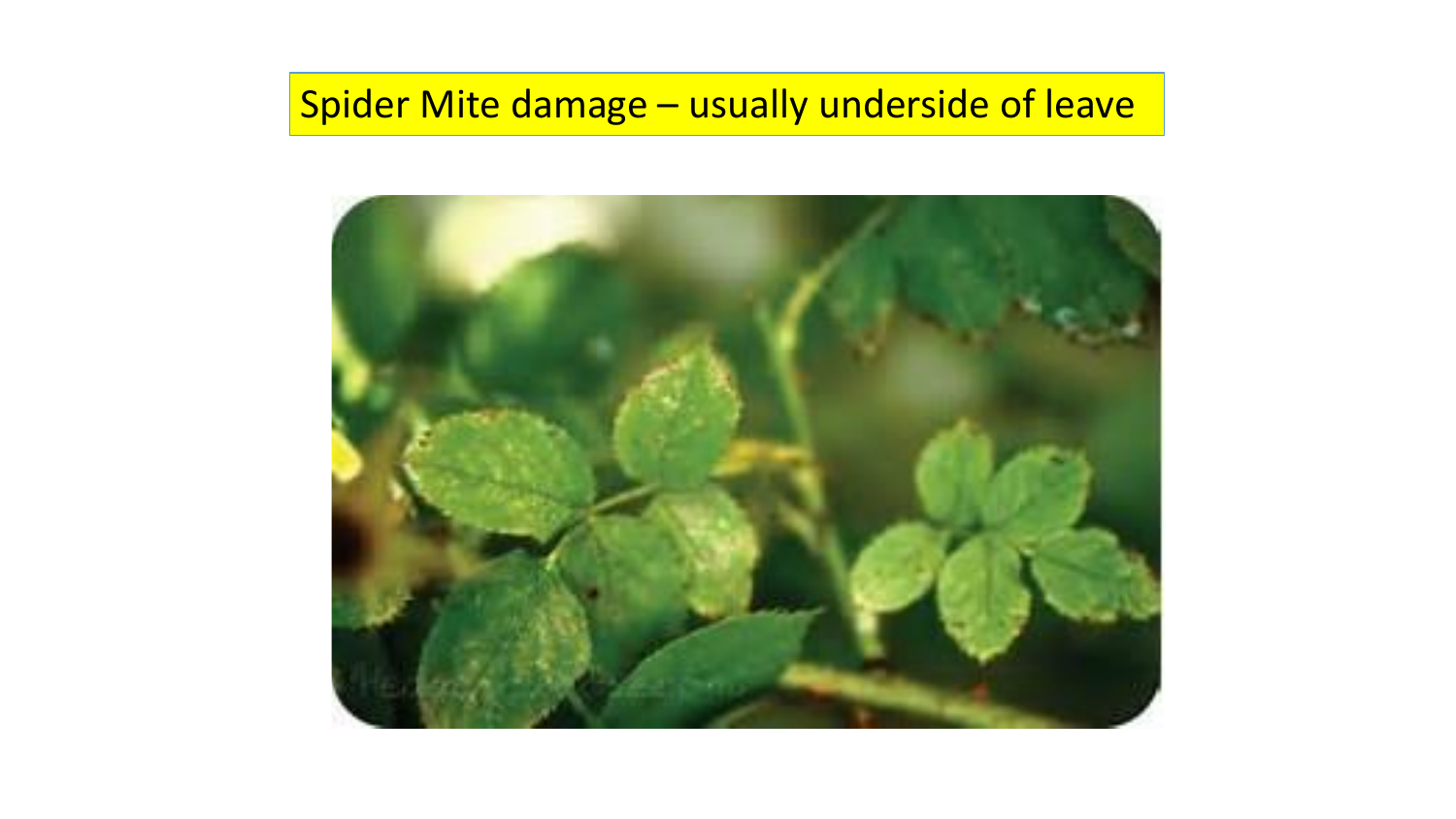### Classic Midge Damage– tips burnt. Branches look "blind"



![](_page_9_Picture_2.jpeg)

![](_page_9_Picture_3.jpeg)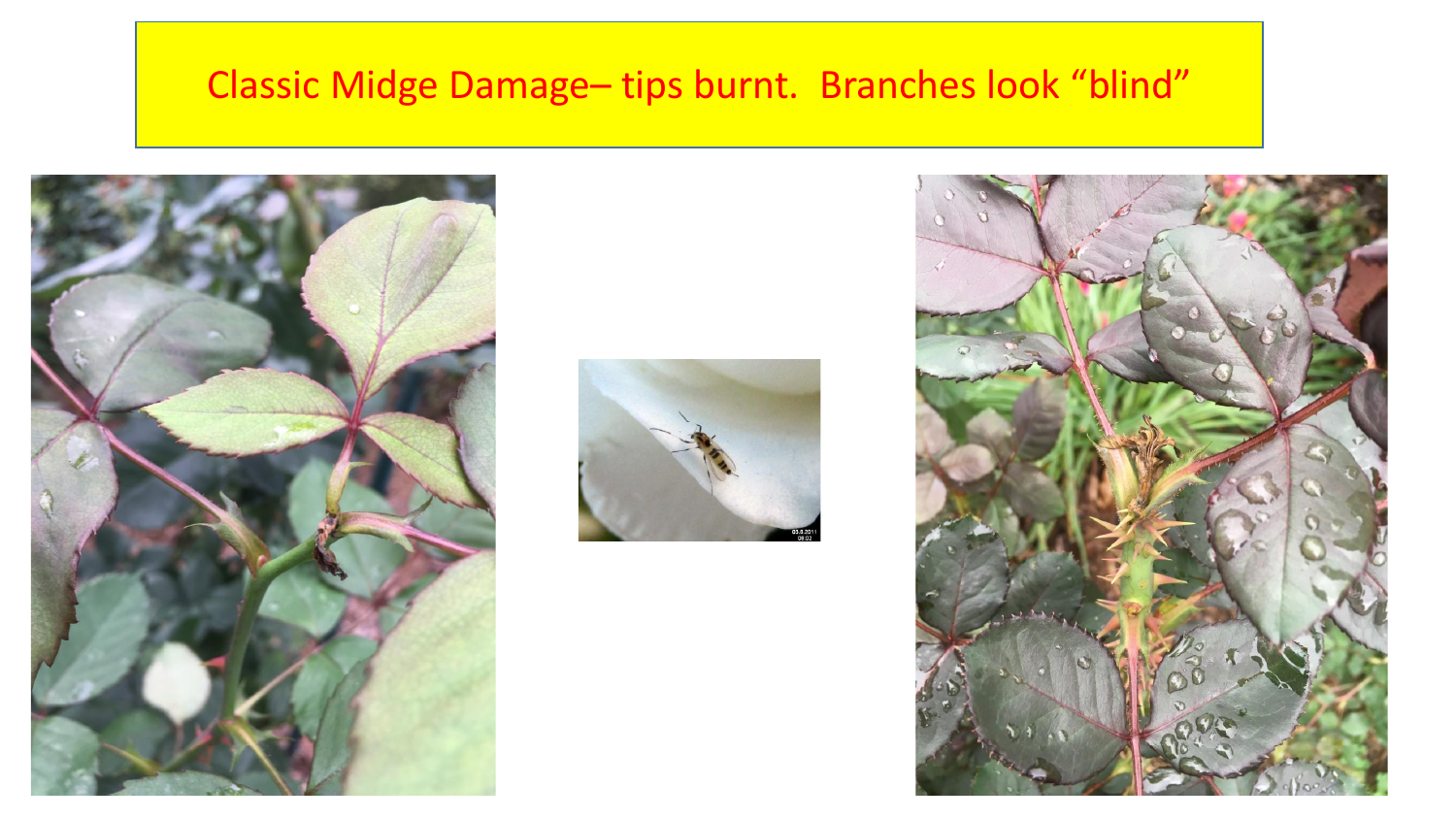#### Midge Control – Start in April

| <b>Insect</b>     |  | <b>Insecticide</b>                                    | Active Ingredient                               | <b>Price</b> | <b>Store</b>                   |
|-------------------|--|-------------------------------------------------------|-------------------------------------------------|--------------|--------------------------------|
| Rose Midge URGENT |  | <b>Bayer Complete Insect Killer for Soil and Turf</b> | Imidacloprid 2F                                 | $ $ \$12.97  | <b>Lowes</b>                   |
|                   |  | Imidacloprid 2F<br>Merit 2F                           |                                                 |              | S49.99 Rosemania               |
|                   |  | Cyonara 9.7 - Warning Label                           | $9.7\%$ Lambda-Cyh $\frac{1}{2}$ \$20.59 Amazon |              |                                |
|                   |  | Ortho Tree & Shrub                                    | Dinotefuran                                     |              | <b>Forest Lytle &amp; Sons</b> |

**Cyonara 9.7:** WARNING LABEL This product is extremely toxic to fish and other aquatic organisms. Do not contaminate water when cleaning equipment or disposing of equipment wash water. Do not apply directly to water, or to areas where surface water is present, or to intertidal areas below the mean high water mark. Drift and runoff from treated areas may be hazardous to aquatic organisms in neighboring areas. Apply this product only as specified on this label. When making applications, care should be used to avoid household pets, particularly fish and reptile pets. This product is highly toxic to bees exposed to direct treatment or residues on blooming crops or weeds. Do not apply this product or allow it to drift to blooming crops or weeds if bees are visiting the treatment area.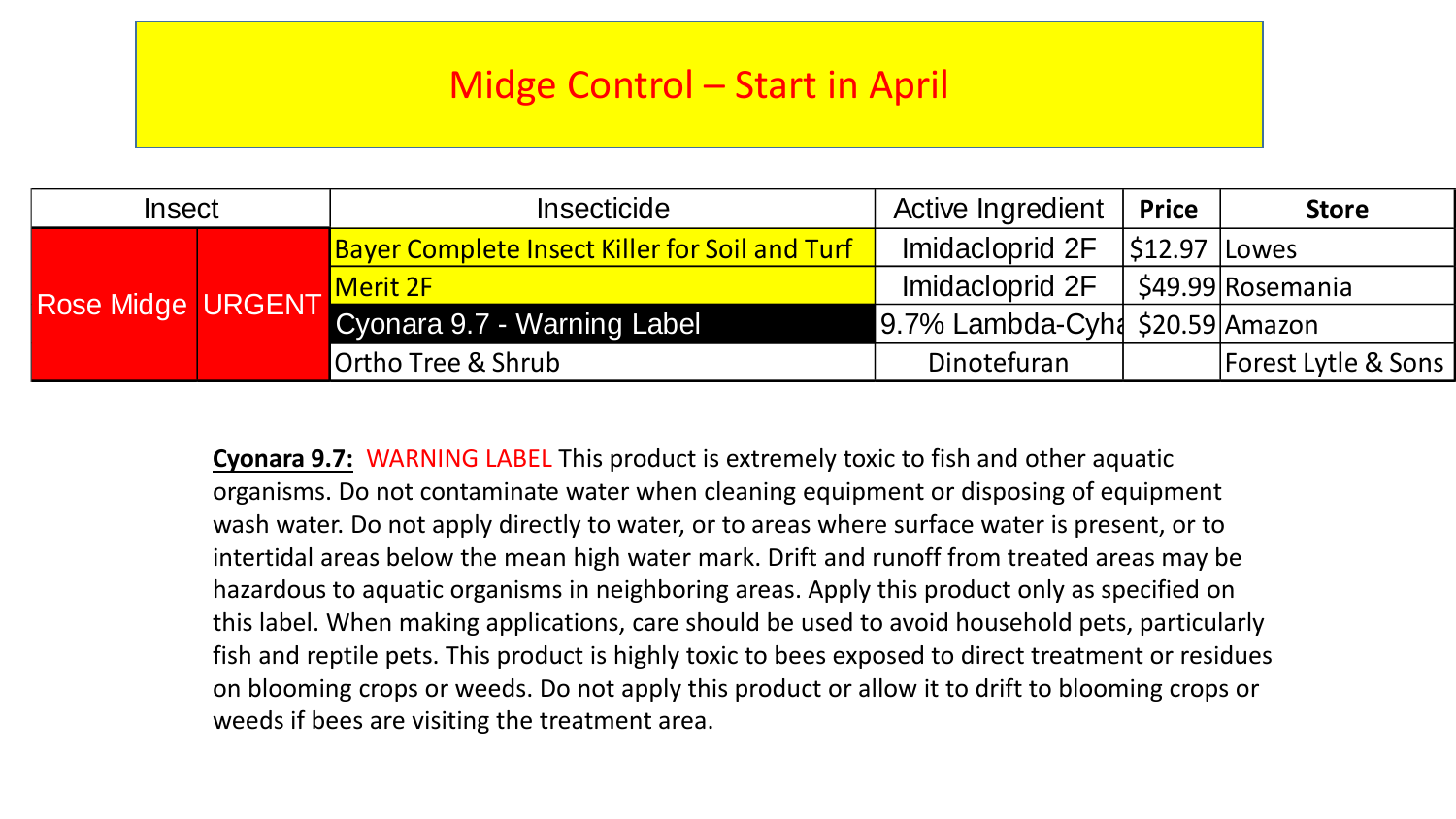#### Pests: Determine the root cause and the level of urgency

| <b>PEST</b>                                   |                  | Action Color PESTICIDES - Examples                                   | <b>LEAST TOXIC / Economical</b> | \$          | Store   |
|-----------------------------------------------|------------------|----------------------------------------------------------------------|---------------------------------|-------------|---------|
| Aphids                                        | <b>ACTION</b>    | Bifenthrin, Insecticidal Soap, Neem Oil, Merit(Imidacloprid)         | Neem Oil                        | 14.95       | Walmart |
| Spittelbugs                                   | <b>AS NEEDED</b> | Bifenthrin (Home Defense by Ortho), Merit                            | Bifenthrin                      | $5 - 14.97$ | Lowes   |
| Leafhoppers                                   | <b>AS NEEDED</b> | Bifenthrin (Home Defense by Ortho), Insecticidal Soap, Merit, Sevin  | Insecticidal Soap(Garden Safe)  | 5.58        | Lowes   |
| Scale Insects                                 | <b>AS NEEDED</b> | Bifenthrin (Home Defense by Ortho), Insecticidal Soap, Merit, Sevin  | Insecticidal Soap(Garden Safe)  | 5.58        | Lowes   |
| Spider Mites                                  | <b>URGENT</b>    | Bifenthrin (Home Defense by Ortho), Insecticidal Soap, Conserve      | Insecticidal Soap(Garden Safe)  | 5.58        | Lowes   |
| Thrips                                        | <b>ACTION</b>    | Bifenthrin (Home Defense by Ortho), Conserve, Sevin (Carbaryl)       | Bifenthrin                      | 5-14.97     | Lowes   |
| Leaf-Cutter Bees - lava stage                 | <b>AS NEEDED</b> | Bifenthrin (Home Defense by Ortho), Conserve (Spinosad), Sevin       | Bifenthrin                      | $5-14.97$   |         |
| Beetles                                       | <b>AS NEEDED</b> | Bifenthrin (Home Defense by Ortho), Neem Oil, Merit, Sevin           | Neem Oil                        | 14.95       | Walmart |
| <b>Rose Weevils</b>                           | <b>AS NEEDED</b> | Bifenthrin (Home Defense by Ortho)                                   | Bifenthrin                      | 14.97       | Lowes   |
| Cane Borers                                   | <b>NO ACTION</b> |                                                                      | Waterproof glue                 |             |         |
| <b>Rose Midge</b>                             | <b>URGENT</b>    | Bayer Complete Insect Killer for Soil and Turf                       | Imidacloprid - systemic         | 12.97       | Lowes   |
| Caterpillars (Sawfly lava,<br>butterfly lava) | <b>AS NEEDED</b> | Neem Oil, Conserve (Spinosad)                                        | lNeem Oil                       | 14.95       | Walmart |
| Snails & Slugs                                | <b>AS NEEDED</b> | Barrier around plant: Beer in saucer, salt, Copper sulfate, Neem Oil | Neem Oil                        | 15.95       | Walmart |

# The Home Defense by Ortho is an effective insecticide for most of the above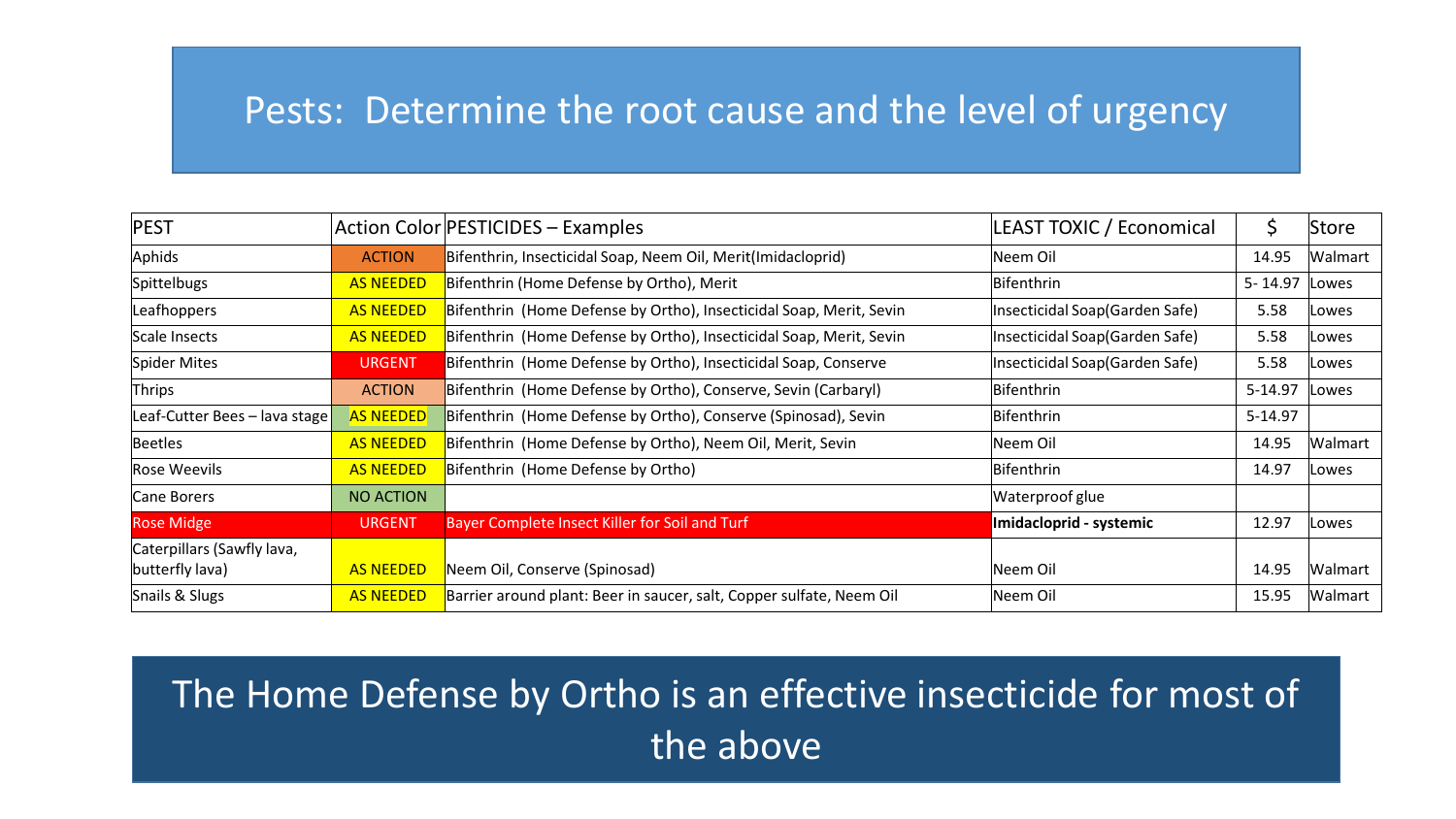# Common Fungi in Cincinnati.

# Identification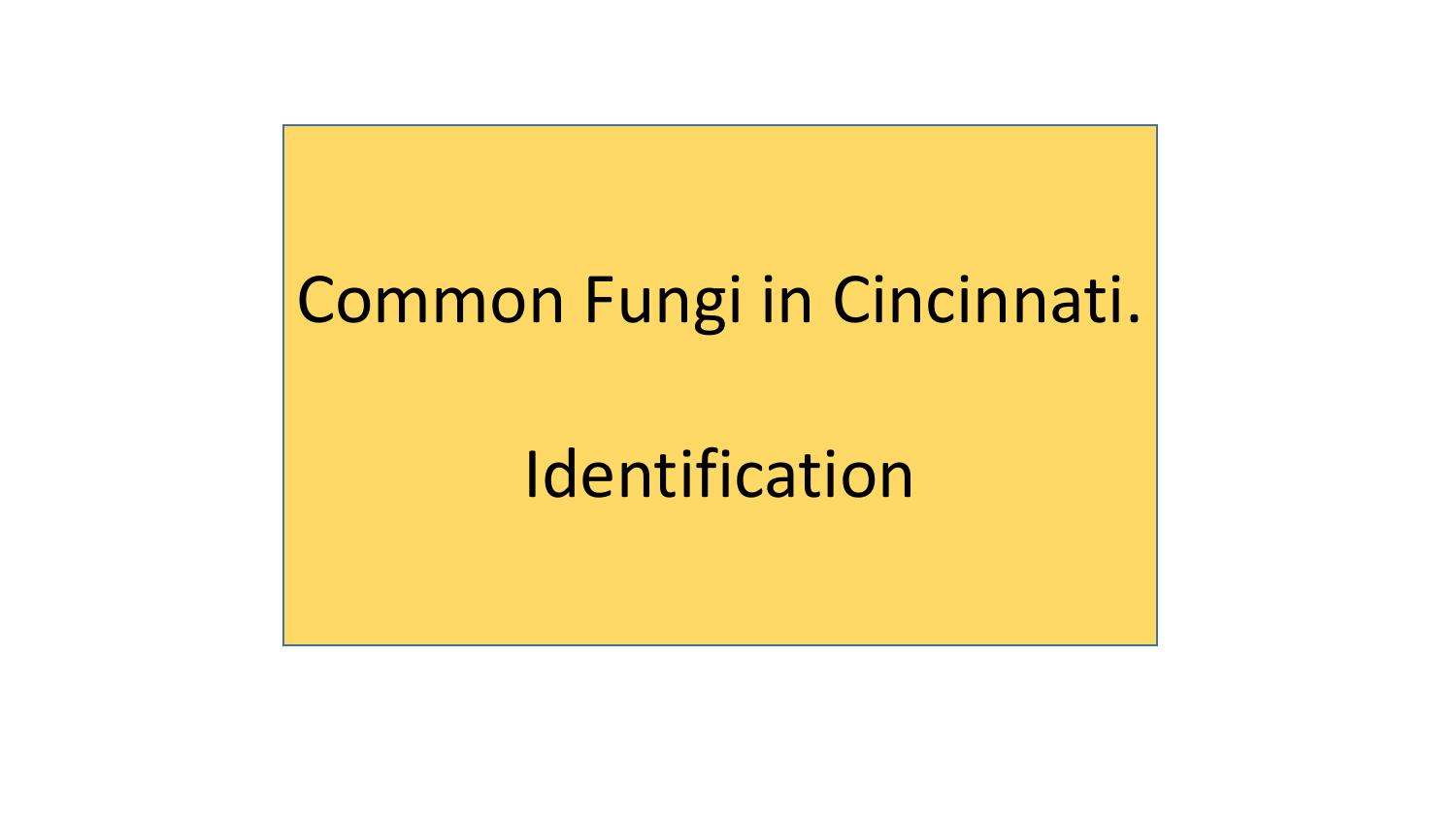# Blackspot – common in Cincinnati

![](_page_13_Picture_1.jpeg)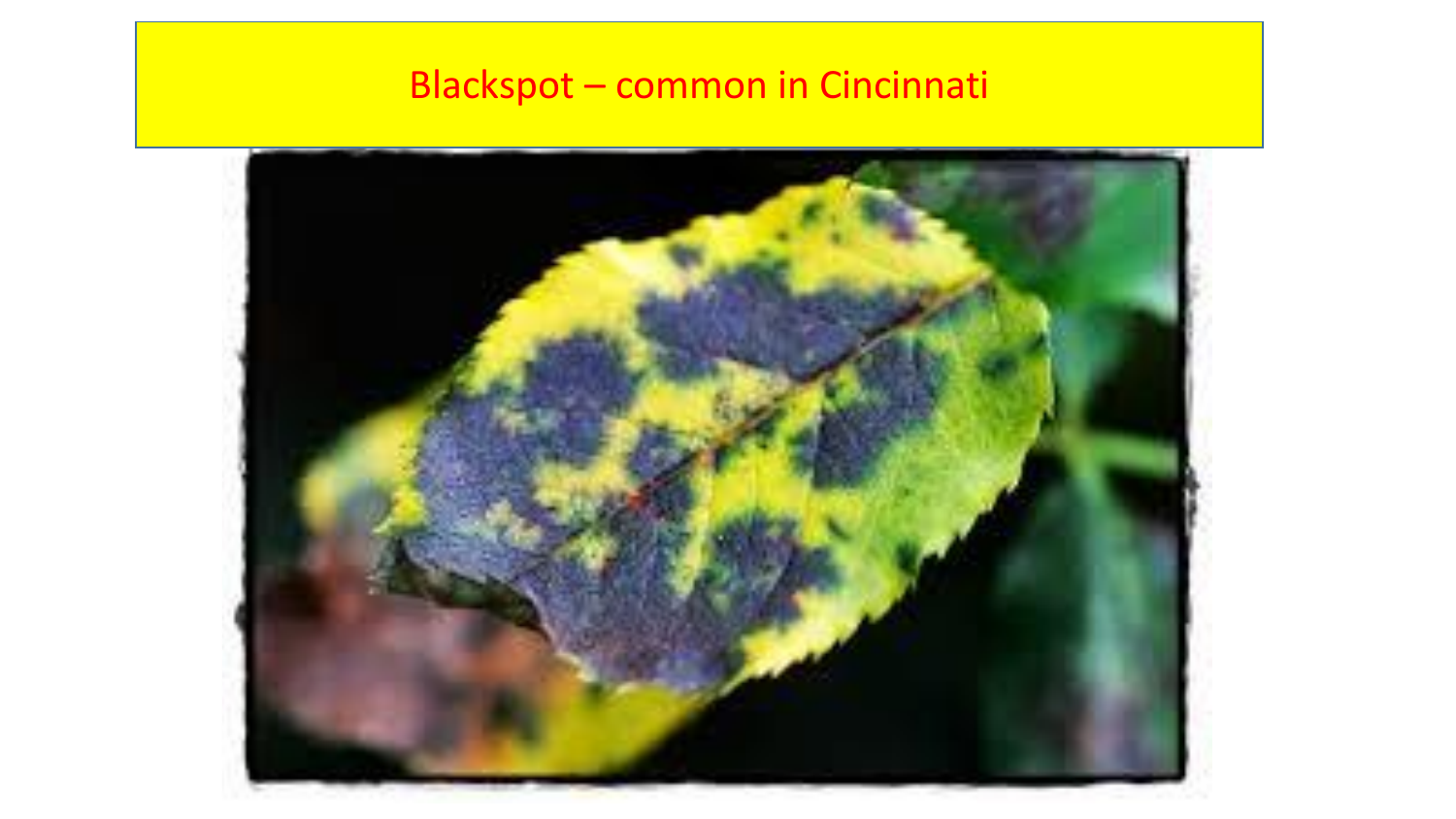## Powdery Mildew – Cool nights and calm days

![](_page_14_Picture_1.jpeg)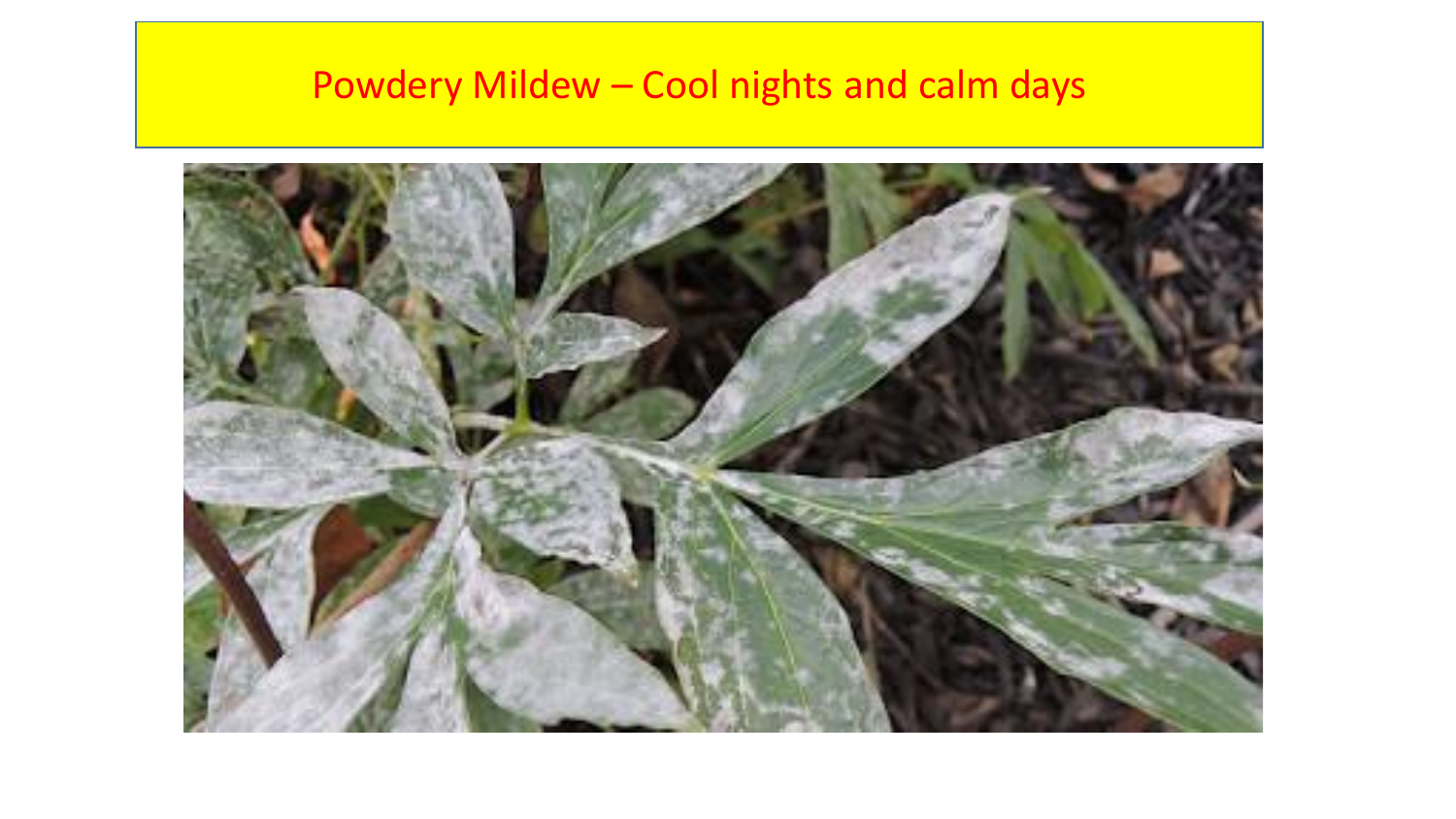#### Botrytis – Common in the Fall & cooler nights.

![](_page_15_Picture_1.jpeg)

Abraham Darby (David Austin rose) is particularly susceptible.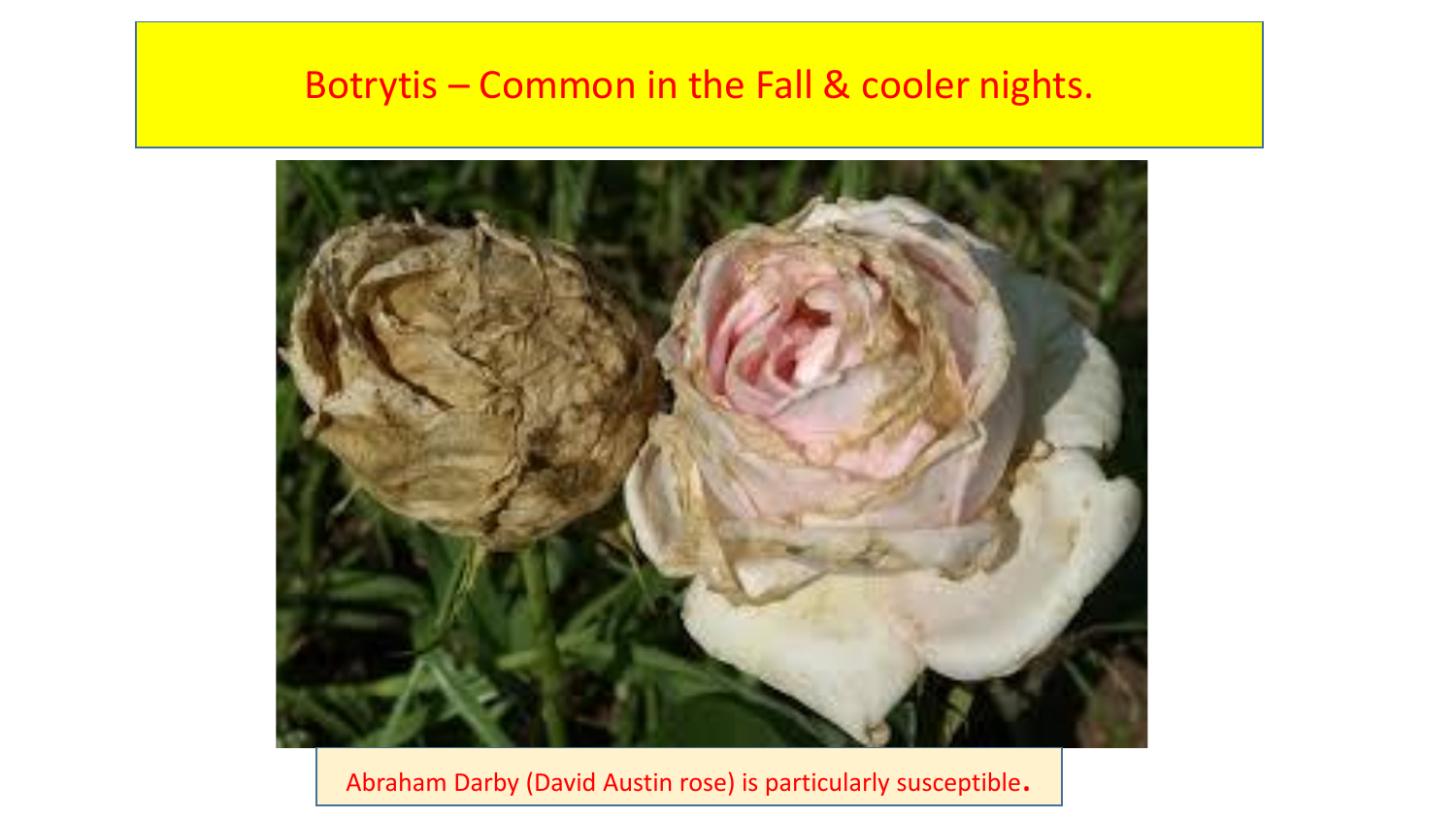## Downy Mildew – very similar to blackspot

![](_page_16_Picture_1.jpeg)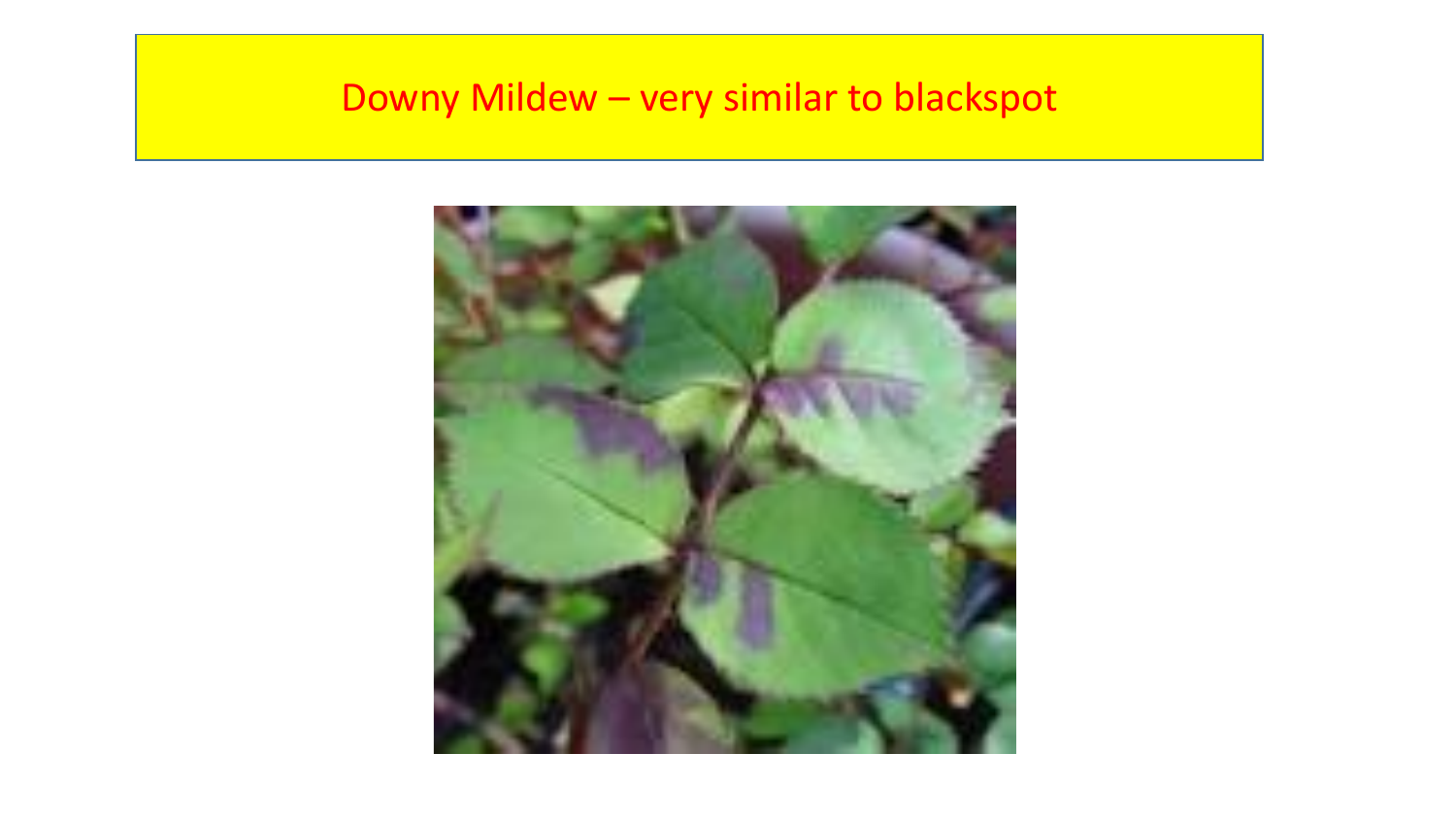# Rose Mosaic Virus (RMV)

![](_page_17_Picture_1.jpeg)

![](_page_17_Picture_2.jpeg)

RMV is not transmitted through vectors (such as aphids); it is primarily spread through propagation of plant parts. either through use of infected rootstock or buds for budded roses, or cuttings taken from diseased plants.

**You can't infect a healthy rose by using cutting tools you have use on an infected plant**.

There are no known treatments for the elimination of RMV for the home gardener.